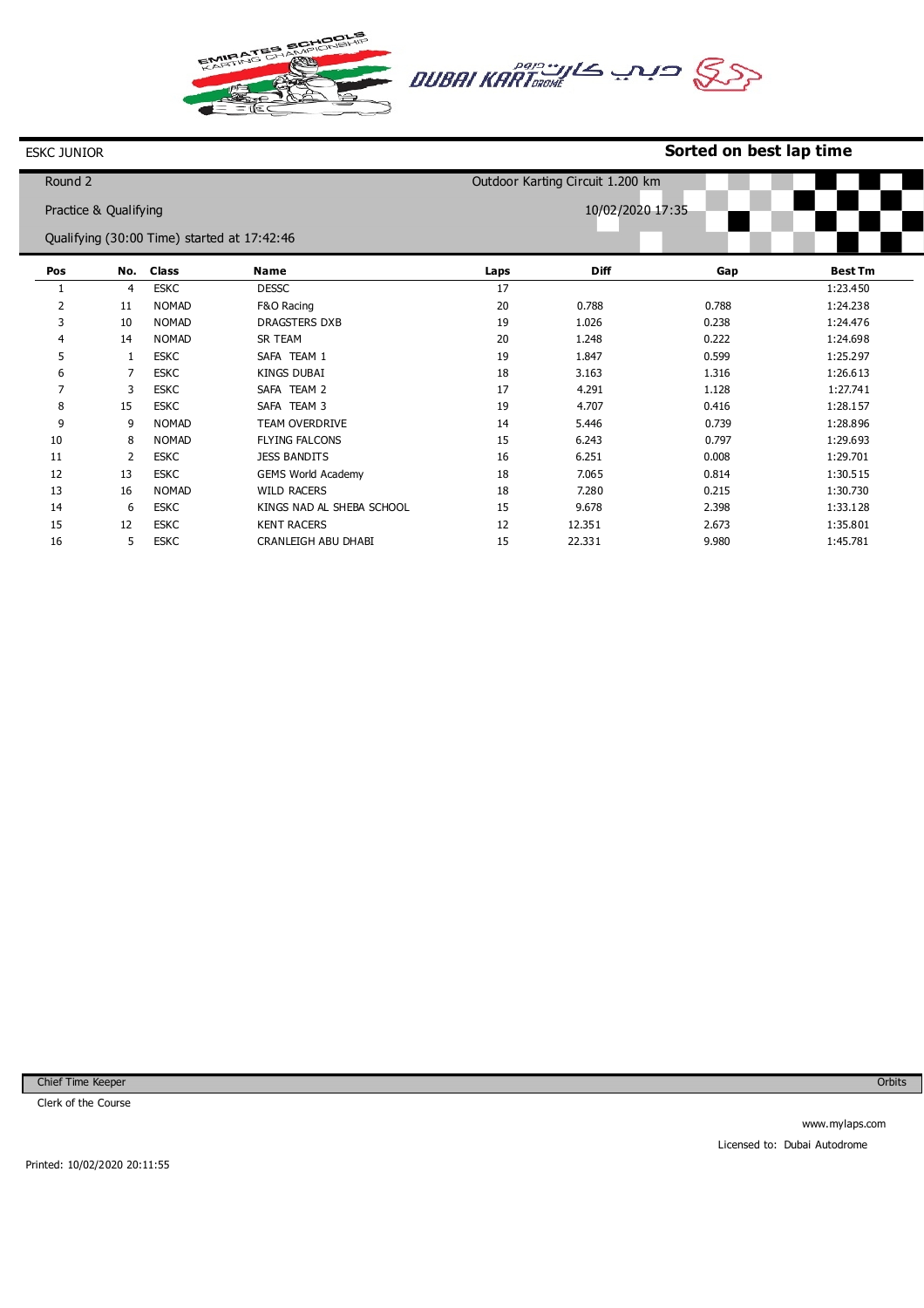

## ESKC JUNIOR

| <b>Sorted on Laps</b> |  |  |
|-----------------------|--|--|
|-----------------------|--|--|

| Round 2 |     |                                    |                           |      | Outdoor Karting Circuit 1.200 km |                  |                |               |
|---------|-----|------------------------------------|---------------------------|------|----------------------------------|------------------|----------------|---------------|
| Race 1  |     |                                    |                           |      |                                  | 10/02/2020 18:15 |                |               |
|         |     | Race (10 Laps) started at 18:24:47 |                           |      |                                  |                  |                |               |
|         |     |                                    |                           |      |                                  |                  |                |               |
| Pos     | No. | <b>Class</b>                       | <b>Name</b>               | Laps | <b>Diff</b>                      | Gap              | <b>Best Tm</b> | <b>Points</b> |
| 1       | 10  | <b>NOMAD</b>                       | F&O Racing                | 10   | 0.736                            | 0.736            | 1:23.355       | 34            |
| 2       | 5   | <b>NOMAD</b>                       | <b>SR TEAM</b>            | 10   |                                  |                  | 1:23.658       | 30            |
| 3       | 8   | <b>NOMAD</b>                       | DRAGSTERS DXB             | 10   | 11.800                           | 11.064           | 1:24.551       | 27            |
| 4       | 9   | <b>ESKC</b>                        | <b>KINGS DUBAI</b>        | 10   | 30.575                           | 18.775           | 1:25.779       | 25            |
| 5       | 14  | <b>ESKC</b>                        | SAFA TEAM 1               | 10   | 30.757                           | 0.182            | 1:26.159       | 24            |
| 6       | 4   | <b>ESKC</b>                        | SAFA TEAM 3               | 10   | 50.814                           | 20.057           | 1:26.019       | 23            |
| 7       | 15  | <b>ESKC</b>                        | <b>JESS BANDITS</b>       | 10   | 55.277                           | 4.463            | 1:26.308       | 22            |
| 8       | 16  | <b>NOMAD</b>                       | <b>TEAM OVERDRIVE</b>     | 10   | 55.951                           | 0.674            | 1:26.871       | 21            |
| 9       | 6   | <b>ESKC</b>                        | SAFA TEAM 2               | 10   | 1:05.918                         | 9.967            | 1:27.064       | 20            |
| 10      | 12  | <b>ESKC</b>                        | KINGS NAD AL SHEBA SCHOOL | 10   | 1:15.161                         | 9.243            | 1:29.555       | 19            |
| 11      | 3   | <b>ESKC</b>                        | <b>DESSC</b>              | 10   | 1:15.972                         | 0.811            | 1:29.490       | 18            |
| 12      | 2   | <b>NOMAD</b>                       | <b>FLYING FALCONS</b>     | 10   | 1:16.429                         | 0.457            | 1:27.197       | 17            |
| 13      | 11  | <b>ESKC</b>                        | <b>GEMS World Academy</b> | 10   | 1:16.877                         | 0.448            | 1:29.140       | 16            |
| 14      | 7   | <b>ESKC</b>                        | CRANLEIGH ABU DHABI       | 9    | 1 Lap                            | 1 Lap            | 1:36.258       | 15            |
| 15      | 13  | <b>ESKC</b>                        | <b>KENT RACERS</b>        | 9    | 1 Lap                            | 4.179            | 1:34.830       | 14            |
| 16      |     | <b>NOMAD</b>                       | <b>WILD RACERS</b>        | 8    | 2 Laps                           | 1 Lap            | 1:34.071       | 13            |

Announcements

KART NO 2 AND 6 - 10 SECONDS PENALTY DUE TO ADVANTAGE BY CONTACT KART NO 5 - 1 PLACE PENALTY DUE TO ADVANTAGE BY CONTACT

| <b>Margin of Victory</b> | Avg. Speed | <b>Best Lap Tm</b> | <b>Best Speed</b> | Best Lap by     |        |
|--------------------------|------------|--------------------|-------------------|-----------------|--------|
|                          | 50.568     | 1:23.355           | 51.827            | 10 - F&O Racing |        |
| Chief Time Keeper        |            |                    |                   |                 | Orbits |

Clerk of the Course

www.mylaps.com Licensed to: Dubai Autodrome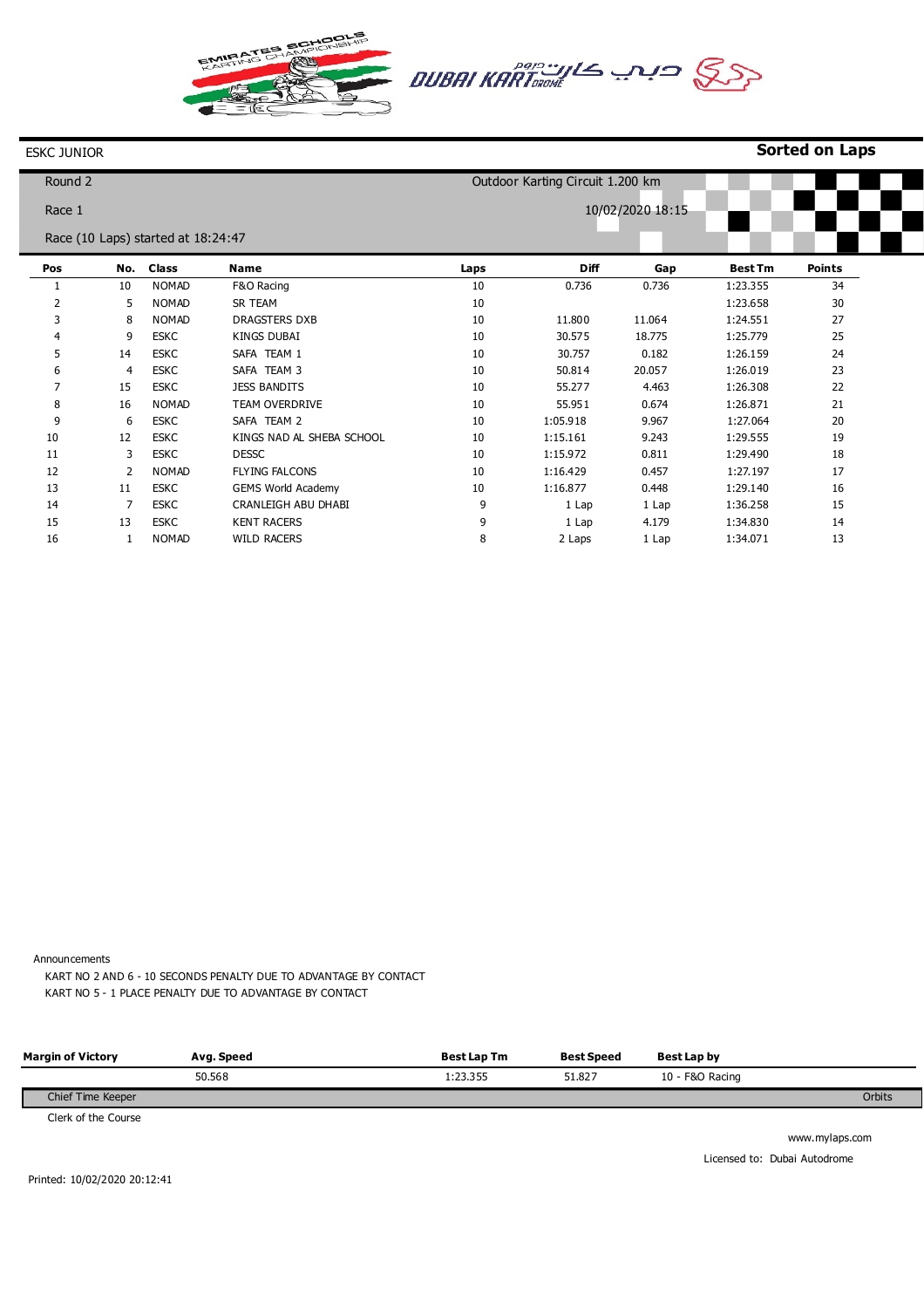ATES Ø



## ESKC JUNIOR

| 10/02/2020 18:40<br>Race 2<br>Race (10 Laps) started at 18:52:14<br><b>Class</b><br><b>Diff</b><br><b>Best Tm</b><br>Pos<br>No.<br><b>Name</b> |               |
|------------------------------------------------------------------------------------------------------------------------------------------------|---------------|
|                                                                                                                                                |               |
|                                                                                                                                                |               |
| Gap<br>Laps                                                                                                                                    | <b>Points</b> |
| <b>NOMAD</b><br>10<br>16<br>F&O Racing<br>1:24.382                                                                                             | 34            |
| 2<br><b>NOMAD</b><br>10<br>0.023<br>1:22.268<br>5<br><b>DRAGSTERS DXB</b><br>0.023                                                             | 30            |
| 3<br><b>NOMAD</b><br>SR TEAM<br>10<br>0.491<br>1:23.969<br>3<br>0.514                                                                          | 27            |
| 10<br>15<br><b>ESKC</b><br><b>DESSC</b><br>2.554<br>2.040<br>1:23.484<br>4                                                                     | 25            |
| SAFA TEAM 2<br>10<br>5<br><b>ESKC</b><br>8.685<br>1:23.453<br>11.239<br>4                                                                      | 24            |
| SAFA TEAM 1<br>10<br>6<br><b>ESKC</b><br>26.582<br>15.343<br>1:24.831<br>10                                                                    | 23            |
| 10<br>7<br>13<br><b>NOMAD</b><br><b>FLYING FALCONS</b><br>39.984<br>13.402<br>1:28.218                                                         | 22            |
| <b>ESKC</b><br>SAFA TEAM 3<br>8<br>14<br>10<br>46.218<br>6.234<br>1:26.929                                                                     | 21            |
| 9<br><b>GEMS World Academy</b><br>10<br>54.298<br>8.080<br>1:29.217<br>7<br><b>ESKC</b>                                                        | 20            |
| 10<br><b>KENT RACERS</b><br>10<br><b>ESKC</b><br>1:01.537<br>7.239<br>1:27.838<br>8                                                            | 19            |
| 11<br>12<br><b>NOMAD</b><br>TEAM OVERDRIVE<br>10<br>1:14.979<br>13.442<br>1:31.002                                                             | 18            |
| 12<br><b>WILD RACERS</b><br>10<br>1:56.138<br><b>NOMAD</b><br>41.159<br>1:32.385<br>6                                                          | 17            |
| 13<br>9<br>9<br><b>ESKC</b><br><b>JESS BANDITS</b><br>1 Lap<br>1:32.756<br>1 Lap                                                               | 16            |
| 14<br>KINGS NAD AL SHEBA SCHOOL<br>9<br>3.735<br>1:32.766<br>2<br><b>ESKC</b><br>1 Lap                                                         | 15            |
| 15<br>9<br><b>ESKC</b><br><b>KINGS DUBAI</b><br>0.620<br>1:30.216<br>1 Lap                                                                     | 14            |
| 16<br><b>ESKC</b><br>CRANLEIGH ABU DHABI<br>8<br>2 Laps<br>1:38.619<br>11<br>1 Lap                                                             | 13            |

| <b>Margin of Victory</b> | Avg. Speed | <b>Best Lap Tm</b> | <b>Best Speed</b> | Best Lap by   |        |
|--------------------------|------------|--------------------|-------------------|---------------|--------|
| 0.023                    | 50.211     | 1:22.268           | 52.511            | DRAGSTERS DXB |        |
| Chief Time Keeper        |            |                    |                   |               | Orbits |

Clerk of the Course

www.mylaps.com Licensed to: Dubai Autodrome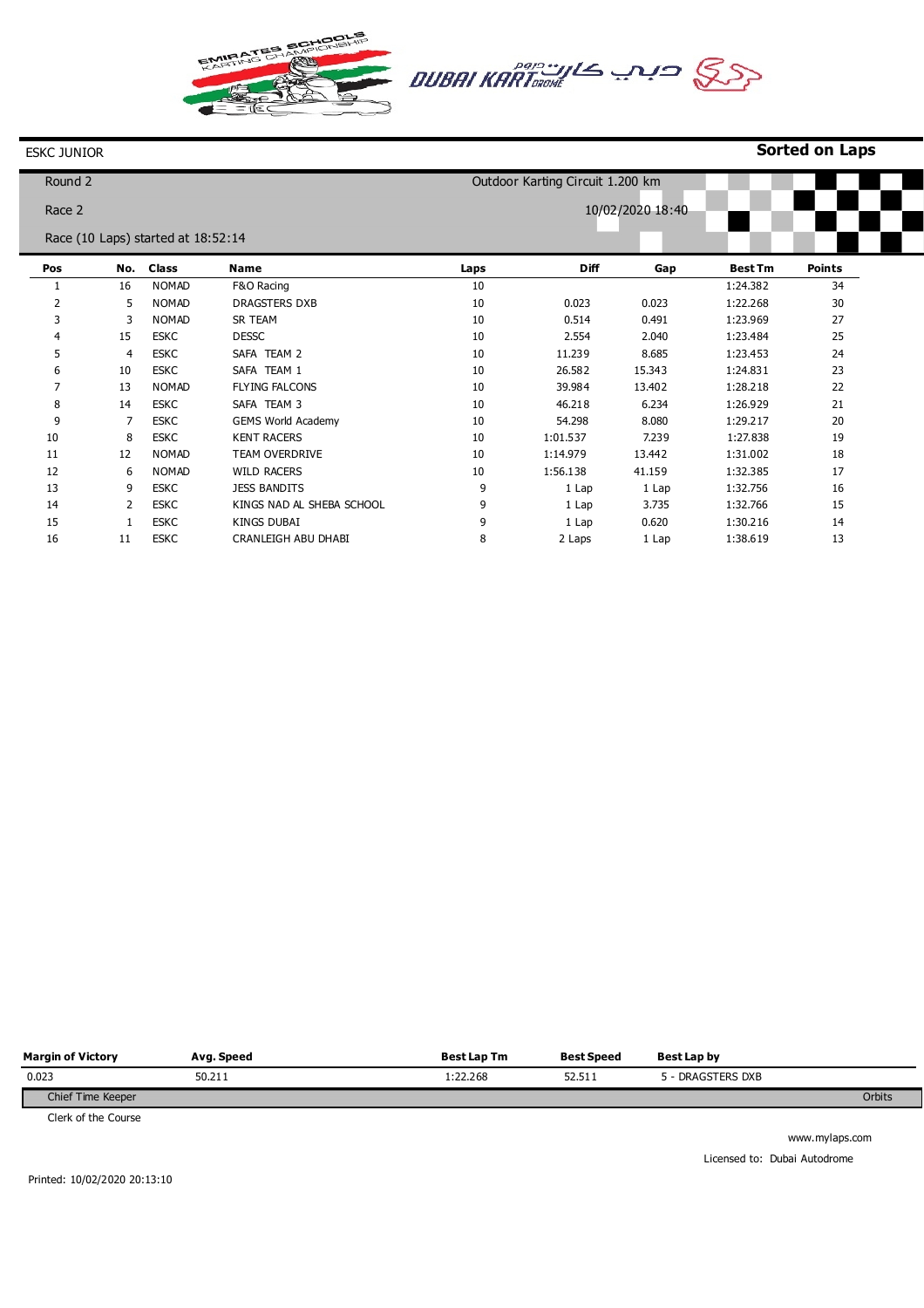AATES .<br>Br



## ESKC JUNIOR

| <b>Sorted on Laps</b> |  |  |
|-----------------------|--|--|
|-----------------------|--|--|

| Round 2 |              |                                    |                           |      | Outdoor Karting Circuit 1.200 km |                  |                |               |
|---------|--------------|------------------------------------|---------------------------|------|----------------------------------|------------------|----------------|---------------|
| Race 3  |              |                                    |                           |      |                                  | 10/02/2020 19:10 |                |               |
|         |              |                                    |                           |      |                                  |                  |                |               |
|         |              | Race (10 Laps) started at 19:22:35 |                           |      |                                  |                  |                |               |
| Pos     | No.          | <b>Class</b>                       | Name                      | Laps | <b>Diff</b>                      | Gap              | <b>Best Tm</b> | <b>Points</b> |
|         | 5            | <b>NOMAD</b>                       | F&O Racing                | 10   |                                  |                  | 1:22.254       | 34            |
| 2       | 4            | <b>NOMAD</b>                       | SR TEAM                   | 10   | 0.333                            | 0.333            | 1:22.319       | 30            |
| 3       | 12           | <b>ESKC</b>                        | <b>KINGS DUBAI</b>        | 10   | 28.491                           | 28.158           | 1:23.601       | 27            |
| 4       | 8            | <b>ESKC</b>                        | <b>DESSC</b>              | 10   | 28.832                           | 0.341            | 1:25.114       | 25            |
| 5       | 9            | <b>NOMAD</b>                       | <b>DRAGSTERS DXB</b>      | 10   | 32.052                           | 3.220            | 1:25.427       | 24            |
| 6       | 3            | <b>ESKC</b>                        | SAFA TEAM 1               | 10   | 40.652                           | 8.600            | 1:26.035       | 23            |
| 7       | 16           | <b>ESKC</b>                        | SAFA TEAM 3               | 10   | 40.824                           | 0.172            | 1:24.747       | 22            |
| 8       | 13           | <b>ESKC</b>                        | SAFA TEAM 2               | 10   | 41.128                           | 0.304            | 1:25.825       | 21            |
| 9       | 6            | <b>NOMAD</b>                       | TEAM OVERDRIVE            | 10   | 1:06.320                         | 25.192           | 1:27.512       | 20            |
| 10      | 10           | <b>ESKC</b>                        | <b>GEMS World Academy</b> | 10   | 1:22.423                         | 16.103           | 1:28.576       | 19            |
| 11      | 2            | <b>NOMAD</b>                       | <b>WILD RACERS</b>        | 10   | 1:25.872                         | 3.449            | 1:29.856       | 18            |
| 12      | $\mathbf{1}$ | <b>ESKC</b>                        | <b>JESS BANDITS</b>       | 9    | 1 Lap                            | 1 Lap            | 1:29.584       | 17            |
| 13      |              | <b>NOMAD</b>                       | <b>FLYING FALCONS</b>     | 9    | 1 Lap                            | 6.065            | 1:27.869       | 16            |
| 14      | 15           | <b>ESKC</b>                        | <b>KENT RACERS</b>        | 9    | 1 Lap                            | 52.353           | 1:36.500       | 15            |
| 15      | 14           | <b>ESKC</b>                        | CRANLEIGH ABU DHABI       | 9    | 1 Lap                            | 0.483            | 1:36.172       | 14            |
| 16      | 11           | <b>ESKC</b>                        | KINGS NAD AL SHEBA SCHOOL | 9    | 1 Lap                            | 15.285           | 1:36.281       | 13            |

| <b>Margin of Victory</b> | Avg. Speed | <b>Best Lap Tm</b> | <b>Best Speed</b> | Best Lap by  |        |
|--------------------------|------------|--------------------|-------------------|--------------|--------|
| 0.333                    | 51.626     | 1:22.254           | 52.520            | - F&O Racing |        |
| Chief Time Keeper        |            |                    |                   |              | Orbits |

Clerk of the Course

www.mylaps.com Licensed to: Dubai Autodrome

Printed: 10/02/2020 20:13:29